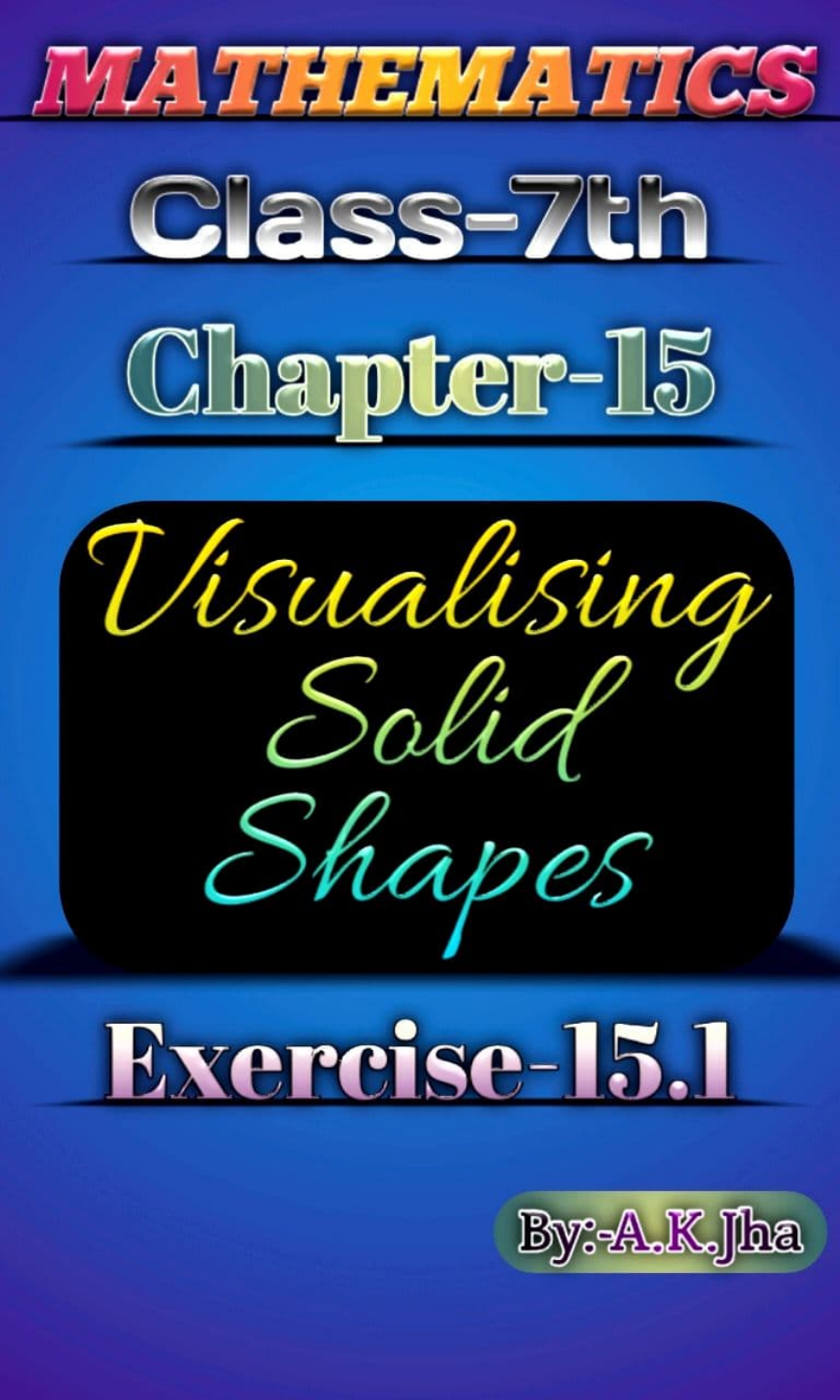# **Mathematics**

 $(Chapter - 15)$  (Visualising Solid Shapes)<br>(Class - VII)

## Exercise 15.1

#### Question 1:

Identify the nets which can be used to make cubes (cut out copies of the nets and try it):



#### *Answer 1:*

Cube's nets are (i), (ii), (iv) and (vi).

#### Question 2:

Dice are cubes with dots on each face. Opposite faces of a die always have a total of seven dots on them.

Here are two nets to make dice (cubes); the numbers inserted in each square indicate the number of dots in that box.







Insert suitable numbers in the blanks, remembering that the number on the opposite faces should total to 7.

E Answer 2:

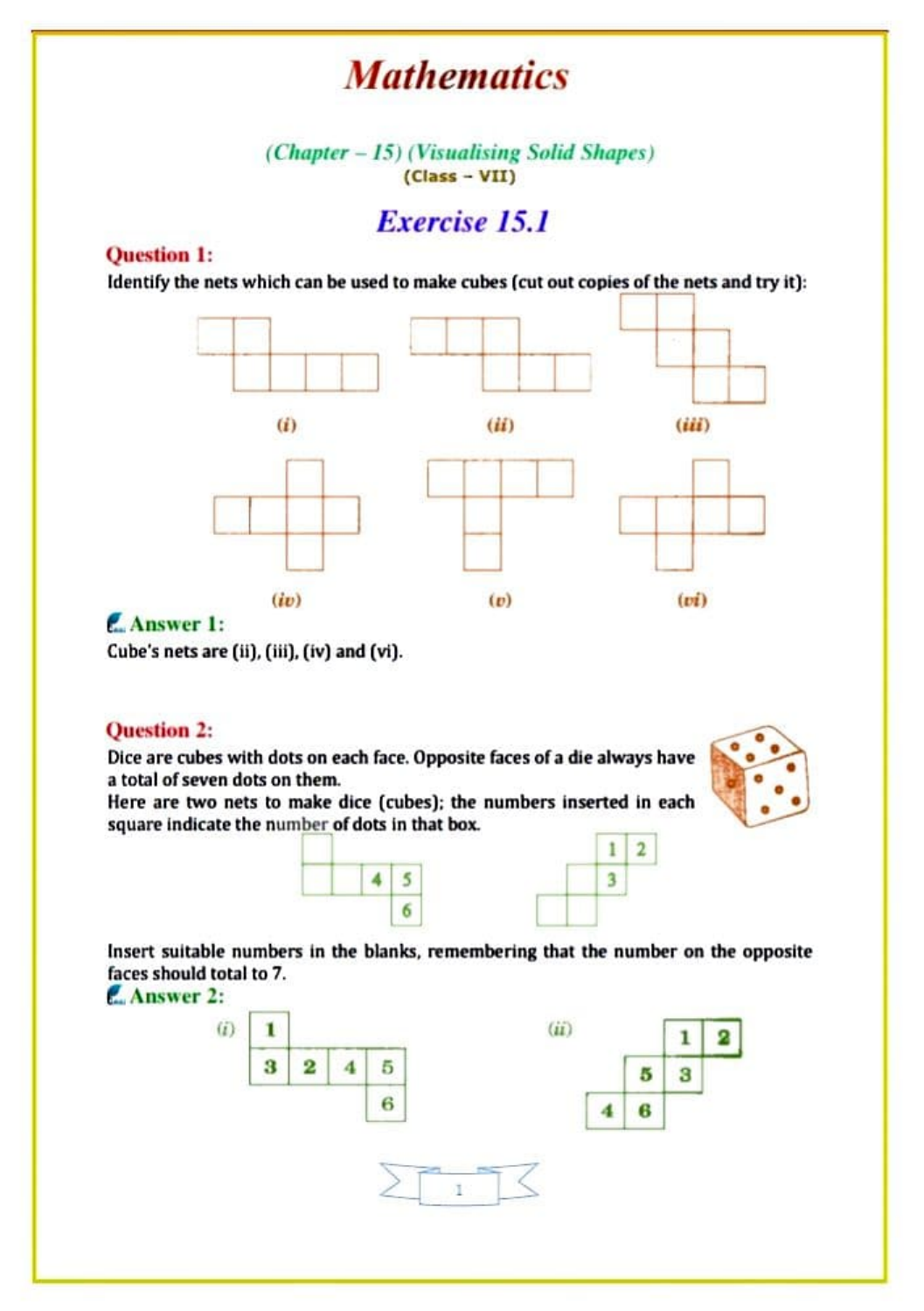#### Question 3:

Can this be a net for a die? Explain your answer.



#### E. Answer 3:

No, this cannot be a net for a die.

Because one pair of opposite faces will have 1 and 4 on them and another pair of opposite faces will have 3 and 6 on them whose total is not equal to 7.

#### Question 4:

Here is an incomplete net for making a cube. Complete it in at least two different ways. Remember that a cube has six faces. How many faces are there in the net here? (Give two separate diagrams. If you like, you may use a squared sheet for easy manipulation.)



#### Answer 4:

There three faces are given: